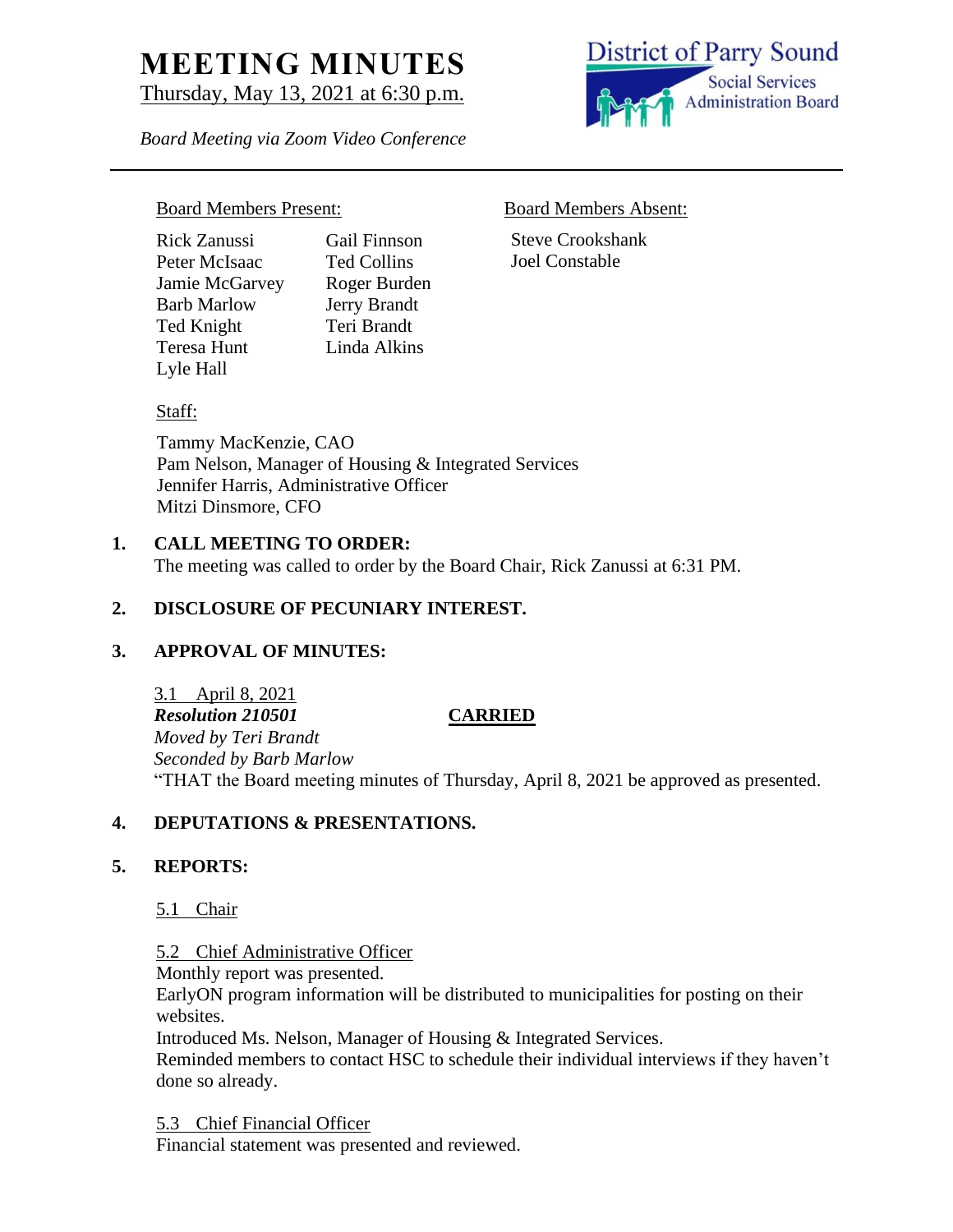## **6. OUTSTANDING ISSUES.**

# **7. NEW BUSINESS:**

## 7.1 Housing & Integrated Services Update

A verbal report was provided by Ms. Nelson for information.

Mr. Brandt joined the meeting at 6:53 PM.

## 7.2 Ontario Priorities Housing Initiative (OPHI) Year 3

A written report was provided by Ms. Nelson.

These units are located at The Sound Community Hub in Parry Sound.

# *Resolution 210502* **CARRIED**

*Moved by Gail Finnson Seconded by Ted Knight*

"THAT the Board approves the project proposal submitted under the Canada-Ontario Community Housing initiative (COCHI) and Ontario Priorities Housing Initiative (OPHI) program by the Parry Sound Affordable Housing Development Corporation."

7.3 Federal Budget Report

A written report was provided by Ms. Dinsmore for information.

# 7.4 2020 Audited Financial Statements

A written report was provided by Ms. Dinsmore.

Ms. Dinsmore will inquire with the auditors if they have any information they'd like to speak directly to the Board about and will report back to the Board on their response.

# *Resolution 210503* **CARRIED**

*Moved by Jamie McGarvey*

*Seconded by Linda Alkins*

"THAT the Board approves the draft Audited Financial Statements for the DSSAB for the year ended December 31, 2020."

# **8. IN-CAMERA:**

# 8.1 & 8.2 NOAH & Campus of Care

# *Resolution 210504* **CARRIED**

*Moved by Lyle Hall Seconded by Ted Collins*

"THAT pursuant to Section 37(a) of the District of Parry Sound Social Services Administration Board *Procedural Rules*, the Board moves to an In-Camera session in order to address matters pertaining to:

vi) a decision concerning negotiations for an agreement or contract between the Board and a third party."